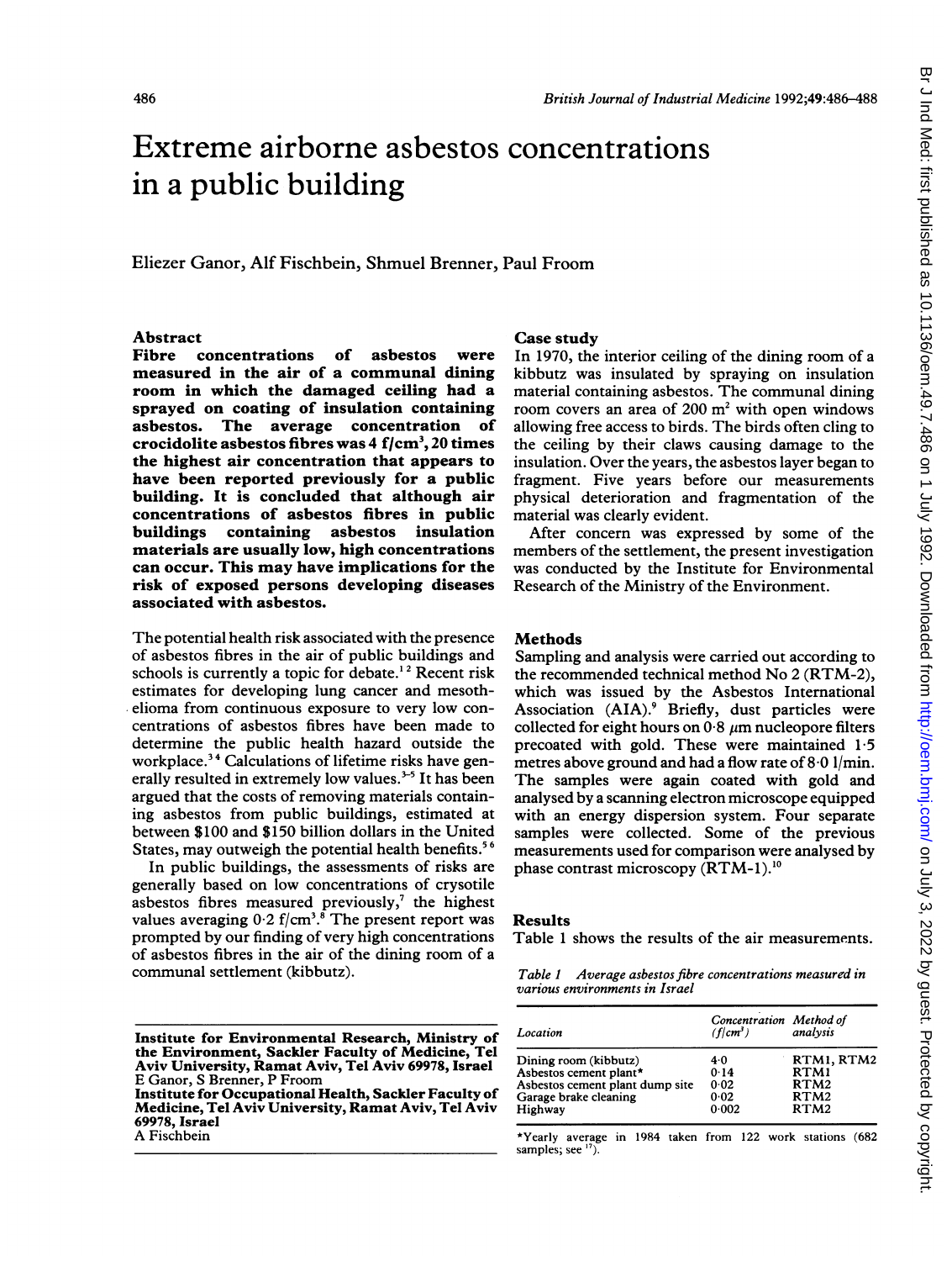

Electron micrograph of typical crocidolite fibres containing the elements Na, Si, and Fe as measured on a  $0.8$   $\mu$ m nucleopore filter.

Also given, for comparison, are asbestos fibre concentrations measured in the ambient air in and around an asbestos cement plant, at a highway, in a garage where brake linings containing asbestos are repaired, and around <sup>a</sup> dump site where waste from the asbestos cement plant was placed. The concentrations in the air of the dining room ranged from 3 to 5 f/cm<sup>3</sup> and were significantly higher than the concentrations in air measured at the comparison sites. The asbestos fibres from the dining room showed the typical spectrum of crocidolite asbestos (figure).

Table 2 gives the maximum concentrations reported previously in public buildings. The concentrations in the communal dining room were 20 times higher than the highest concentration previously reported<sup>8</sup> and more than 120 times those reported by all other authors.<sup>7 11-13</sup> We have subsequently identified another public building where a ceiling in poor condition with sprayed on materials containing asbestos also resulted in high concentrations of crocidolite fibres  $(3 f/cm<sup>3</sup>)$ .

Table 2 Maximal asbestos fibre concentrations reported in various public buildings

| Reference                                                    | Year | Concentrations<br>$(f cm^3)$ |
|--------------------------------------------------------------|------|------------------------------|
| Present report                                               | 1991 | 4.0                          |
| Pinchin <sup>8</sup>                                         | 1982 | 0.202                        |
| Chesson et al'                                               | 1990 | 0.033                        |
|                                                              | 1986 | 0.013                        |
| Burdett and Jeffrey <sup>13</sup><br>Chatfield <sup>12</sup> | 1988 | 0.003                        |

The present report used scanning electron microscopy. The others used transmission electron microscopy.

### Comment

We found unusually high exposure to airborne asbestos fibres in <sup>a</sup> public building, much higher than previously reported. Pinchin<sup>8</sup> collected samples in 13 buildings in Ontario, Canada, after exclusion of school buildings and buildings that were damaged. Thus it is conceivable that other buildings may have had higher concentrations than the maximum concentration of asbestos fibres of  $0.2$  f/cm<sup>3</sup> reported in that study. On the other hand, the maximum concentration found by Chesson et al in 49 governmentowned buildings, including 37 buildings with damaged asbestos containing materials, was only  $0.013$  f/cm<sup>3</sup>.<sup>7</sup>

Our results should be interpreted with caution. Data by other authors presented in table 2 were obtained by transmission electron microscopy (TEM), whereas we used scanning electron microscopy (SEM). The sensitivity of the two methods, however, is thought to be similar, although we are unaware of studies comparing the two methods. Furthermore, the extremely high concentrations found in the dining room were much higher than those found at other sites in Israel using the same methodology (SEM). Thus it appears that our findings are exceptional.

Our findings are also remarkable in that crocidolite was the type of asbestos used in the insulation material. Despite the fact that in Israel and in the United Kingdom the use of crocidolite in sprayed on asbestos is not unusual, most reports on airborne asbestos fibres in buildings do not consider this fibre type in their assessment of risk.

It should be noted that due to its carcinogenic

487